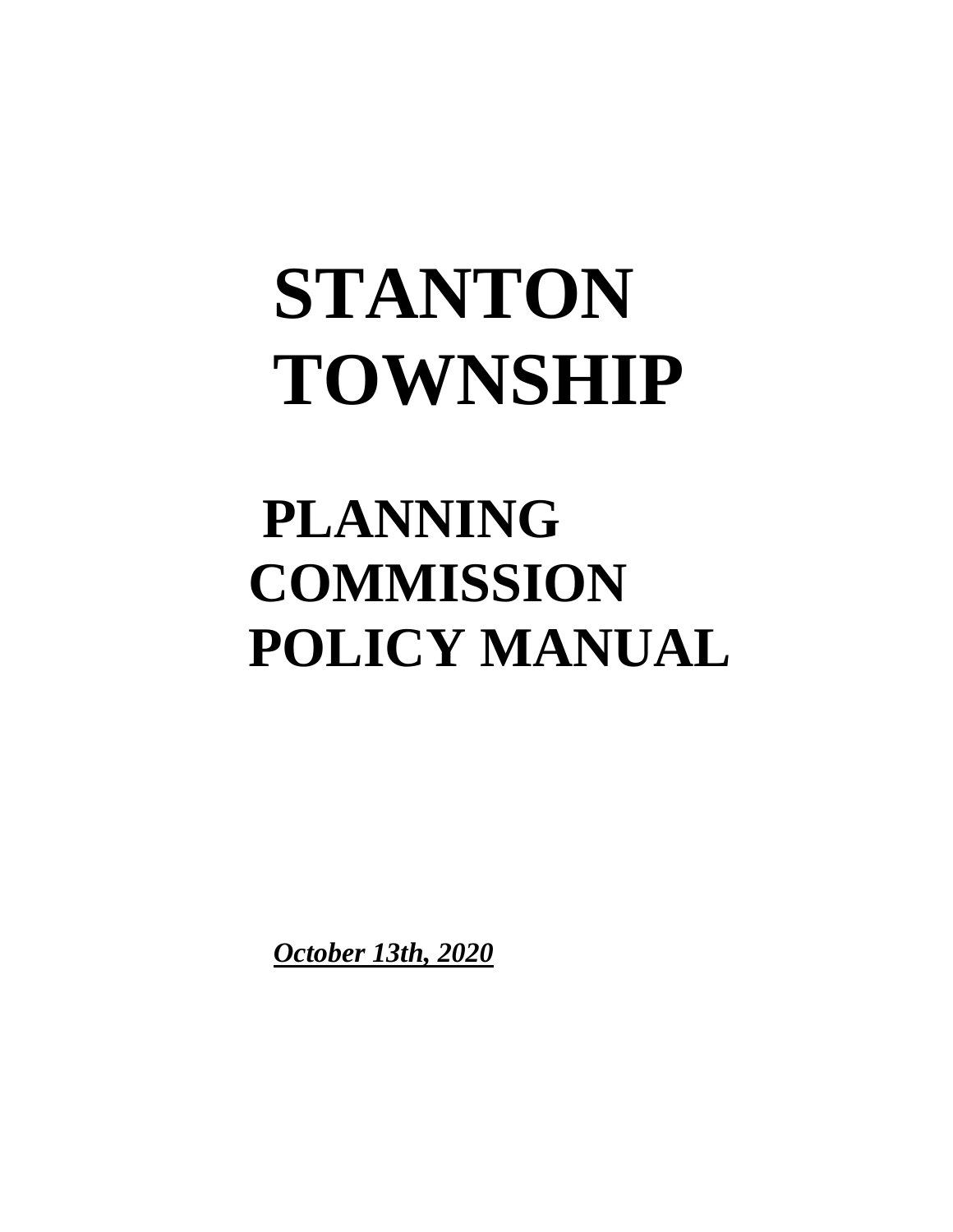#### **STANTON TOWNSHIP PLANNING COMMISSION POLICY MANUAL PAGE 2** REMRe

Policy Subject Policy Number

#### **Conflict of Interest.........................................................................................................001** <sup>U</sup>**PURPOSE:**U **In an effort to eliminate the appearance of conflicts of interest involving members of the Planning Commission, this policy is hereby adopted by the members of the Planning Commission.**

Members of the Stanton Township Planning Commission shall refrain from voting or discussing any business matters of properties which:

- 1) Involve properties which are owned, rented, leased or managed by the member.
- 2) Involve properties which are owned, rented, leased or managed by the immediate family of the member. Immediate family shall include mother, father, sister, brother, spouse or child.
- 3) Involve properties for which the member will receive any personal or financial gain of any type as a result of any action taken concerning the property.
- 4) If a member has an actual or perceived conflict of interest, he/she shall notify the commission of the possible conflict and shall not vote on the matter.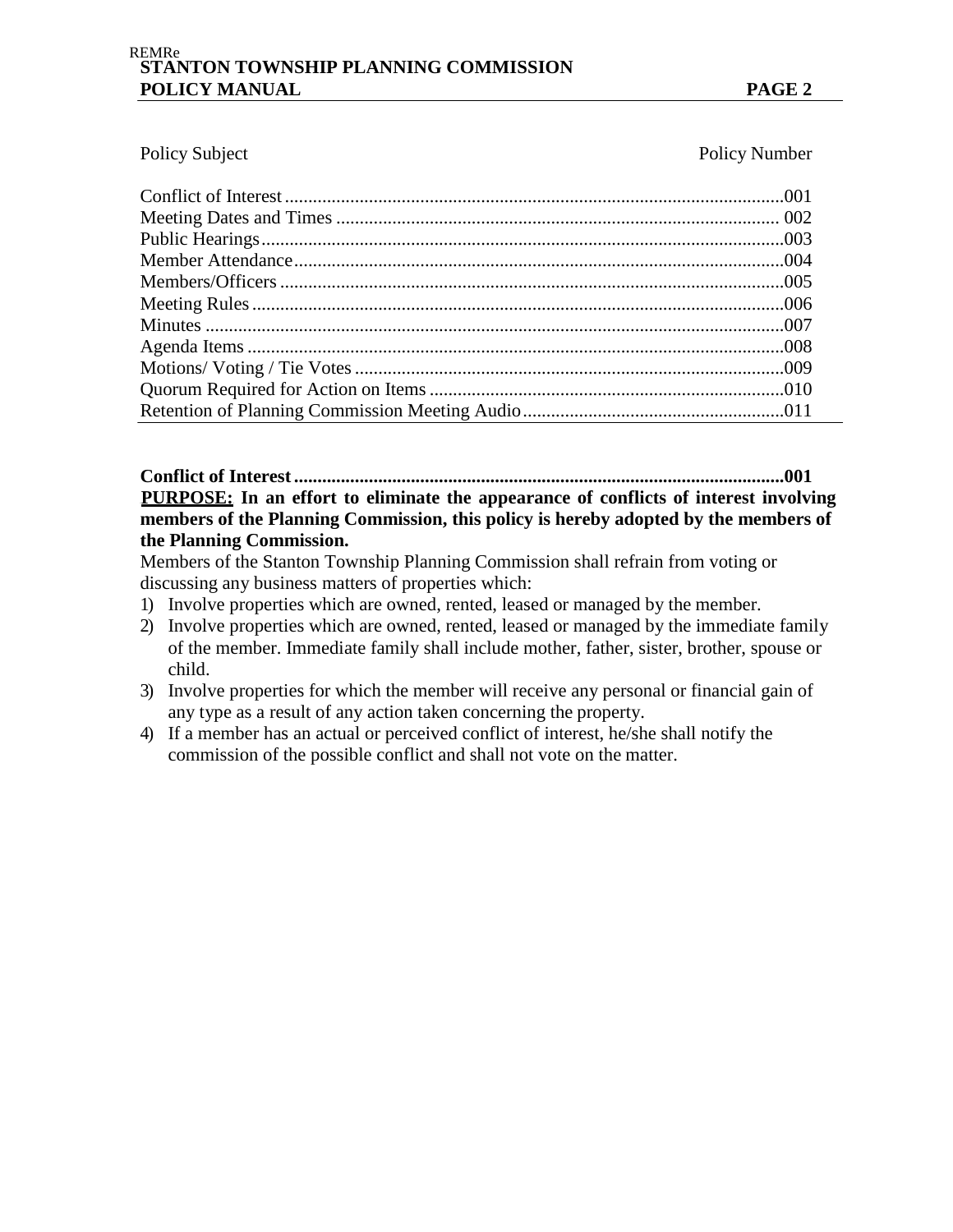#### **Meeting Dates and Times 002**

PURPOSE: In an effort to establish a consistent time for meetings to better serve the <sub>pd</sub> public; this policy is hereby adopted by the members of the Planning Commission.

Stanton Township Planning Commission meetings shall normally be held on the second  $(2)$ Tuesday of each month at 7:00 p.m. in the Stanton Township Meeting Room.

Meetings may be cancelled or rescheduled for purposes including:

- 1) National holidays.
- 2) Election Day.
- 3) Lack of a Quorum.
- 4) Or other reasons determined by the Planning Commission Chair.

**Public Hearings....................................................................................................................003 PURPOSE:** In an effort to efficiently handle public hearings and questions and comments **from the general public, the following policy is hereby adopted by the Planning Commission:**

- 1. The chair opens the hearing at the published time and announces the subject of the hearing.
- 2. Staff presents main points of application and staff report.
- 3. The applicant speaks first. The applicant describes the justification for the request.
- 4. Residents speak next. (Questions/comments from the public may be limited to five minutes per person at the Chair's discretion)
	- If necessary, ask for a representative to speak on behalf of many.
	- Allow everyone interested, an opportunity to speak
	- Overrule irrelevant remarks.
- 5. Rebuttal and question, including questions from the Planning Commission. All questions and comments must be directed to the Chairperson.
- 6. Close public hearing to public comment.
- 7 Deliberation begins
	- Fact Finding (application, ordinance requirements, physical characteristics of lot and adjacent parcels, staff reports and impact on public service, natural resources, character of area, street, parking, traffic and neighbors)
- 8. Discussion (The public is not involved in this discussion)
- Review pertinent facts from all informationpresented.
	- Seek majority viewpoint
	- Focus on insuring conformance with ordinance standards
	- The discussion should proceed until a commissioner is confident in proposing a complete motion that embodies the important findings.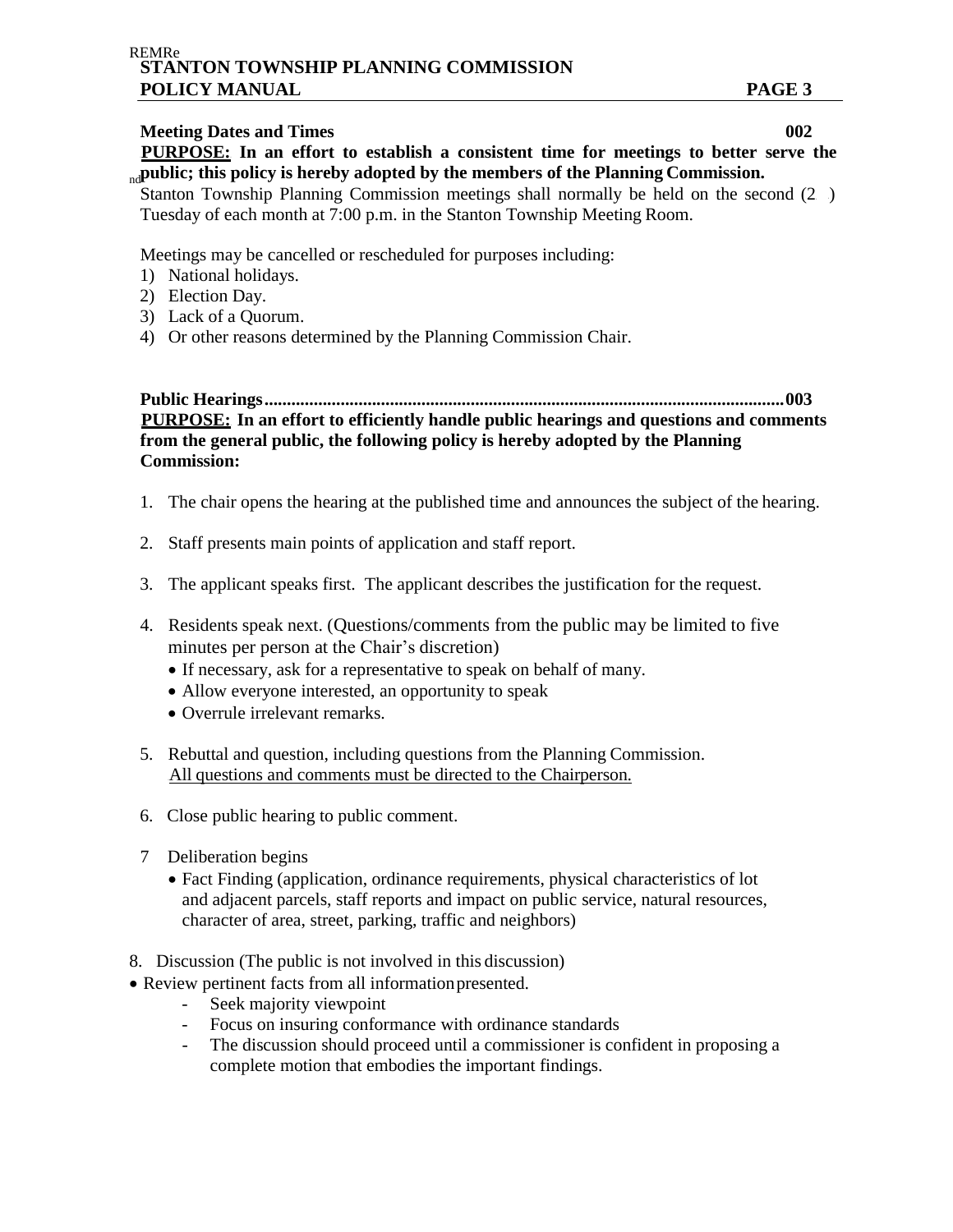**Member Attendance ......................................................................................................004 PURPOSE:** In an effort to avoid any misunderstanding pertaining to reimbursement for **members' attendance at meetings, the following policy is hereby adopted by the Planning Commission.**

Meeting attendance will be recorded by the Clerk and members will be credited for all meetings attended.

Planning Commission members will submit a timesheet monthly to the township clerk.

In the event of expected absence, Planning Commissioners should contact the Planning Chair or township clerk, prior to the Planning Commission meeting.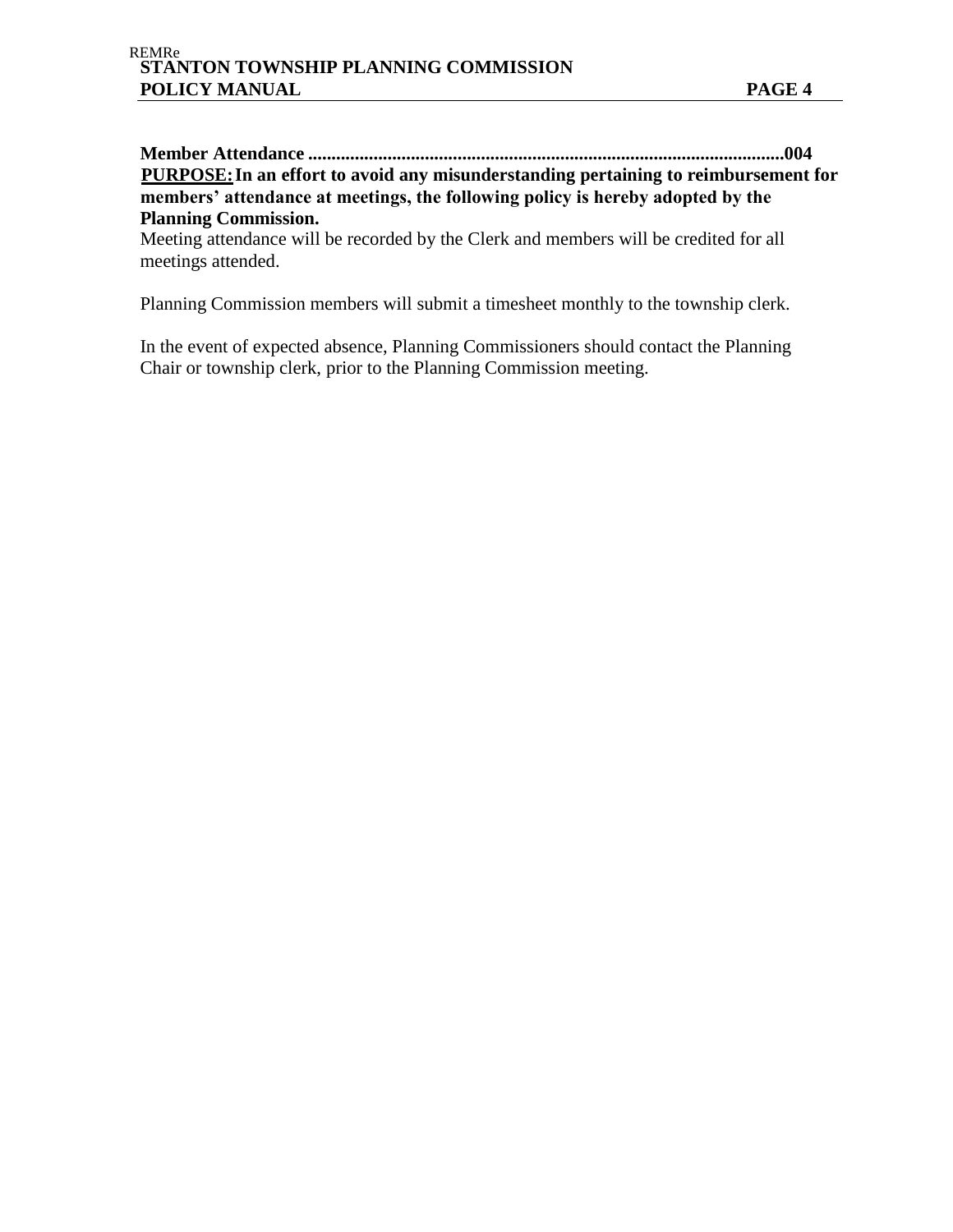**Members/Officers ..........................................................................................................005** <sup>U</sup>**PURPOSE:**U **In an effort to clearly define officers' and members' responsibilities, the following policy is hereby adopted by the Planning Commission.**

The Stanton Township Planning Commission shall consist of five (5) members. An annual election shall be held the first meeting in April each year, wherein a majority of the five-(5) members shall nominate and elect a Chair and Vice-Chair.

DUTIES: A Chair shall preside at all meetings and shall conduct all meetings in the public hearing procedure identified in procedure number 003:

The Vice-Chair shall act in the capacity of the Chair in the absence of the Chair and shall succeed to the office of Chair in the event of a vacancy in that office in which case the Planning Commission shall select a successor to the office of Vice-Chair at the earliest practical time.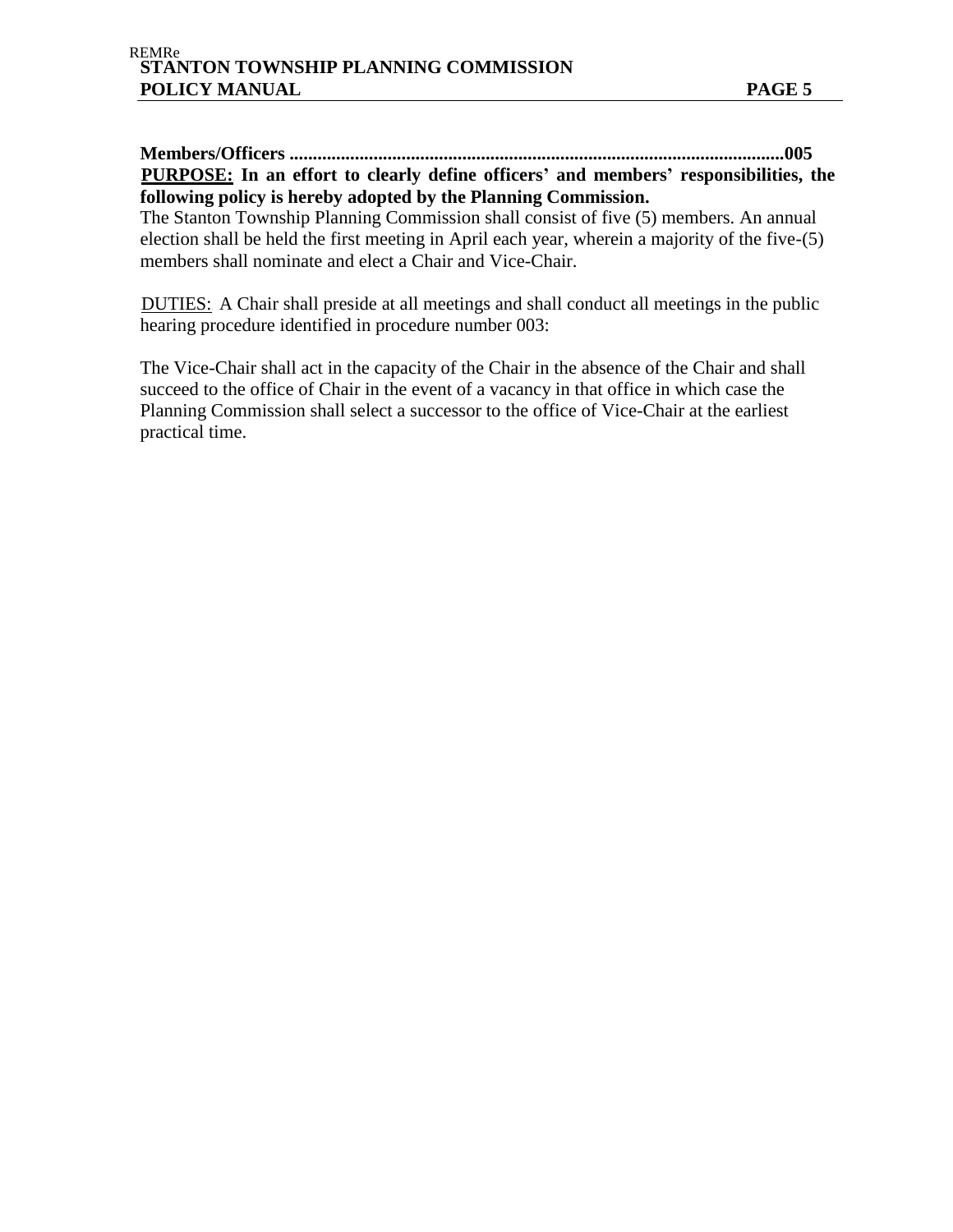#### **Meeting Rules.................................................................................................................006 PURPOSE:** To avoid any misunderstanding during the meeting process, the following **policy is hereby adopted by the Planning Commission.**

The elected Planning Commission Chair shall preside over all meetings. In the absence of the Chair, the Vice-Chair shall carry out the duties of the Chair. If both the Chair and Vice-Chair are absent from the meeting those duties shall be carried out by a Planning Commission member.

- 1. Chairperson calls the meeting to order.
- 2. Pledge of Allegiance is given.
- 3. Public Comment where an individual may speak on a topic not on the agenda for up to three (3) minutes. Prior to speaking, each person shall give their name and address for public record.
- 4. Public Hearings (following procedures outlined in #003 for a public hearing) The Regularly Scheduled Planning Commission meeting is suspended for the public comment portion and then resumed, after the public comment portion is called and closed.
- 5. New and Old Business
- 6. Adjournment

All meetings of the Planning Commission shall be open to the public and held in a place available to the general public. All deliberations and decisions of the Commission shall be made at a meeting which is open to the public and subject to the Minnesota Open Meeting Law State Statute Chapter 13D.

All records, files, publications, correspondence, and other materials are available to the public for reading, copying and other purposes and are governed by the Freedom of Information Act.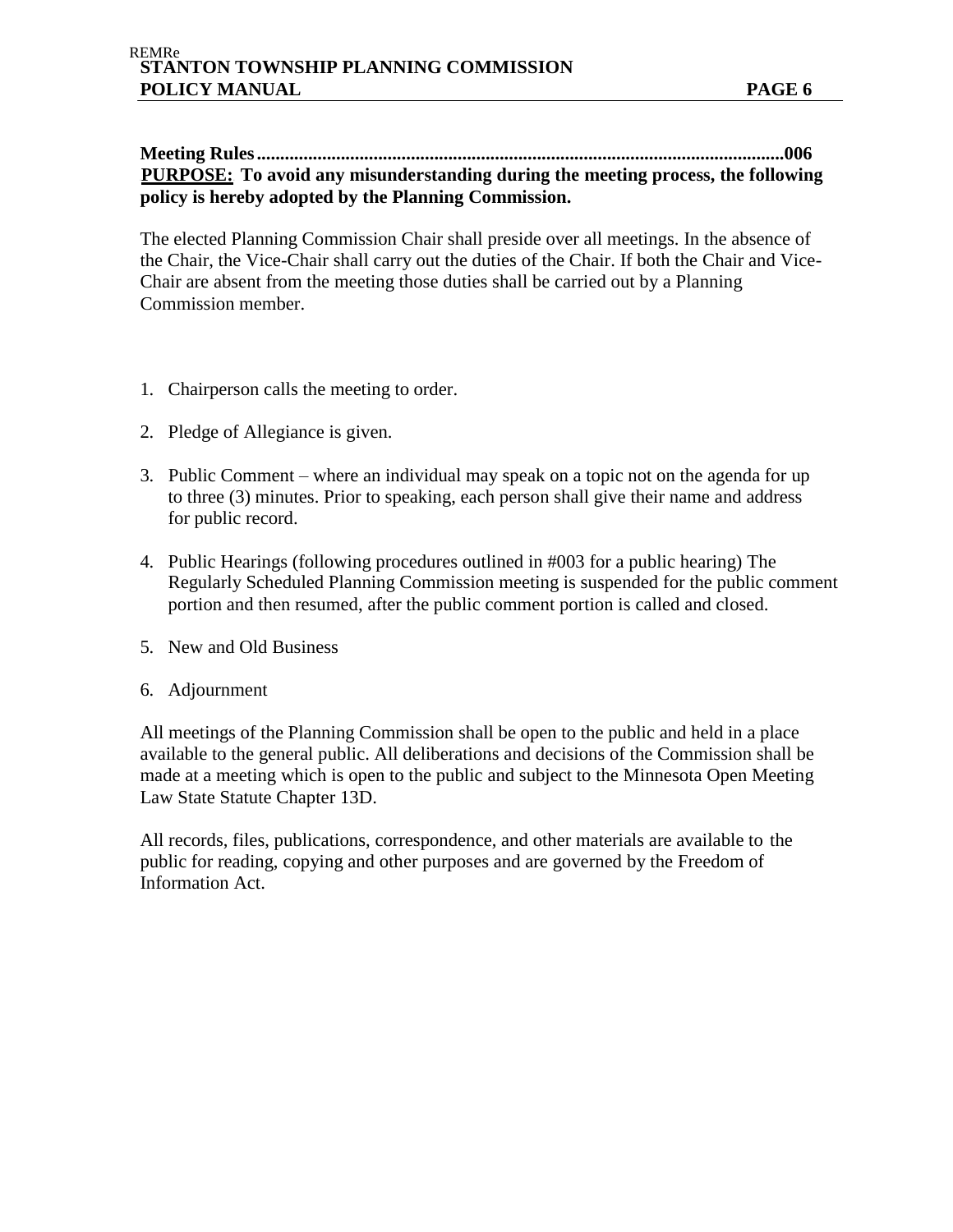**Minutes............................................................................................................................007** PURPOSE: In an effort to maintain clear and concise records of meetings, the **following policy is hereby adopted by the Planning Commission.**

Planning Commission minutes shall be prepared by the Clerk and, after formal approval by the Commission, shall be signed by the Clerk.

The minutes shall contain a synopsis of the meeting, including a complete restatement of all motions and recording of votes; complete statement of the conditions or recommendations made on any action; and recording of attendance. All records shall be deposited in the office of the Stanton Township Clerk.

**Agenda Items................................................................................................................. 008** <sup>U</sup>**PURPOSE:**U **In an effort to provide the members of the Planning Commission with the proper time and materials to make appropriate decisions in the best interest of the Stanton Township community, this policy is hereby adopted by the members of the Planning Commission.**

#### <sup>U</sup>**Preparation of the Agenda**

The agenda for the Planning Commission meeting will be prepared by the Clerk.

- A meeting agenda.
- $\blacklozenge$  Minutes of the previous meeting.
- Supporting documentation for any zoning cases.

#### **Amendments to the Agenda**

At the discretion of the Chair, the agenda may be amended at the appropriate time or at the beginning of the Planning Commission meeting for the purpose of deleting items from the agenda, changing the order of items on the agenda, or adding items to the agenda that are of significant importance to be considered at that meeting.